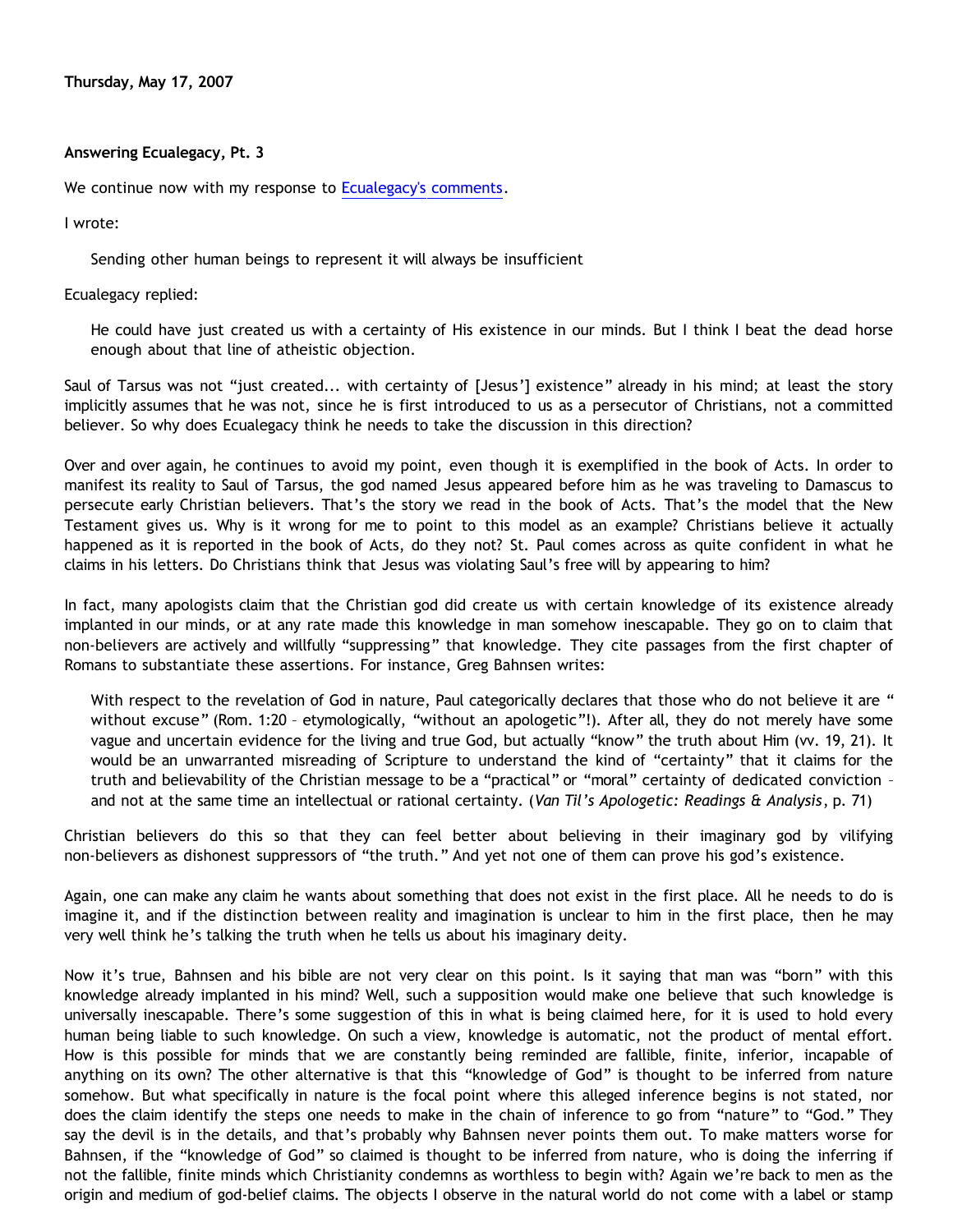indicating "Made by God" or "Made in Heaven." If I accepted the rudimentary error that the world was created by an act of consciousness to begin with, what would lead me to suppose that it was the Christian god as opposed to some other invisible magic being which did the creating? The Lahu tribesmen tell me that Geusha is the world's creator. Geusha is not the Christian god; for instance, Geusha did not send a son to be crucified by Roman authority. What makes the Christian claim true but the Lahu claim false? Both the Christian god and Geusha are equally indistinguishable from what people may merely be imagining. So to go with Christianity, we have to arbitrarily special-plead the case. An honest man would not do this.

### I wrote:

for human beings can be deluded, they can lie, they can be sincerely mistaken.

## Ecualegacy responded:

Here we have some classic objections to Biblical authenticity. Were the NT Scriptures:

- A) products of an early 1st Millennium JK Rowling?
- B) products of a prolific, but deluded band of apostles?
- C) products of sincerely mistaken apostles (Hey Thomas, I could have sworn I saw Jesus at the Bizzare [sic] yesterday!)?
- D) the true and accurate Word of God?

I'm never going to be able to prove to you that A) is absolutely false, so I won't bother trying.

It is good that Ecualegacy admits this in regard to his point A) above. So long as the possibility that portions of the bible are fictitious cannot be ruled out, it must be reckoned with. Christianity views human beings as innately depraved creatures which can produce no good of their own. And yet human beings are the only medium through which this omniscient and omnipotent deity chooses to reach human beings? This makes as much sense as trying to dig a hole with a shovel whose handle is made of rope.

### Ecualegacy writes:

At the same time, I'm not going to waste time trying to argue that Homer wrote the Illiad, that Caesar wrote the Gallic Wars, or that Plato wrote The Republic.

Good call. Neither will I. I don't base my life on those writings, either. In fact, it wouldn't change my life one iota if the texts Ecualegacy mentions turned out to be pseudonymous. For all I know, they very well could be. I'm just being consistent here. Unlike Ecualegacy, I have no confessional investment in who the authors of any ancient texts might have been.

# Ecualegacy writes:

Not exactly the same league or importance as the Bible, I'll admit, but we have copies of the New Testament BY FAR closer to the autograph date than for any of the other ancient major writings I've listed (or are in existence so far as I can tell...unless it was scratched on a slab of marble or dug straight from the ground).

It's never been very clear to me why believers are so anxious to put stock in the amount of "copies of the New Testament" there are throughout history, or in how much closer they are in time to the purported "autograph date" than other ancient writings. A copy of a fiction is still a fiction, even if it were penned a month after the original, and Ecualegacy has already admitted that he cannot rule out the possibility that the bible is fictitious.

#### Ecualegacy wrote:

If, however, you allow for the possibility that the NT was written when traditional NT scholars think, then you have some uncomfortable questions to answer (uncomfortable for the unbeliever that is).

The documents which have been assembled into the New Testament had to be written sometime. The dates that various scholars have attributed to the elements comprising the New Testament have never impressed me very much. And scholars are far from unanimous on when anything in the NT was first written down. Naturally those who want the content of the New Testament's writings to be true, will push for early dates on all or most of the documents, to allow less time for legendary material to creep into the narratives. Some apologists even seem to think that legends or simple invention could not wind up in documents purporting to record events which happened some 10 years earlier, for instance. In fact, however, it only takes a few sessions of writing to pack a narrative with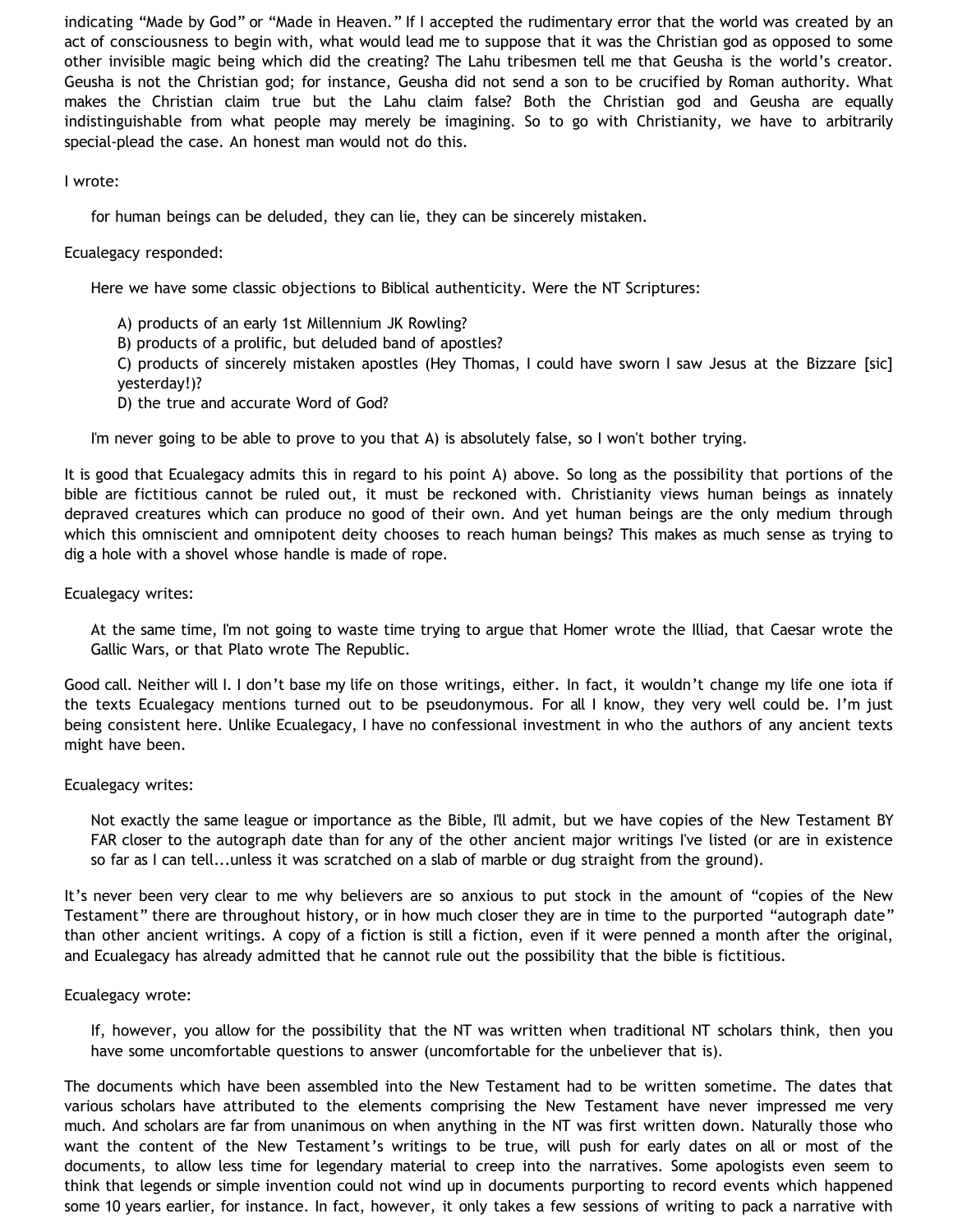#### invented details.

But even this common apologetic move is premised on circular reasoning, for it is clearly assumed in such efforts that what the stories relate actually happened, and that they actually happened when the stories purport to have taken place, which is at best loosely figured according, for instance, to known reigns of rulers mentioned in some of these documents. To claim that the gospel of Mark, for instance, was written only 35 or 40 years after the events it records, is to assume that the events it records actually happened in the first place. But that's precisely what the believer is called to prove. So he begs the question by playing the dating game. Had he something more secure than appeals to human scholars and their estimations about when such-and-such document was written, we would have most likely seen it by now.

### Ecualegacy continued:

How in the world would the early church community accept any of the NT Scriptures as true when they PRESUPPOSED that the very people they were addressed to could heal, prophecy, and speak in tongues. Not that glossolalia trick, but genuine, "Hola, yo puedo hablar espanol perfecto sin un dia de escuela" kind of tongues. Too bad I can't speak spanish without studying it. I've been married to a lovely latin wife for 5 1/2 years and still am not yet fluent.

Is this supposed to be one of the "uncomfortable questions"? I can already see a couple problematic assumptions which Ecualegacy has apparently accepted without much critical reflection. For instance, the way he phrases his question suggests that he believes that there was only one "early church community," when in fact it is most likely the case that there were many different communities constituting the budding church. Different communities no doubt had different teachers, and different teachings as well. The various gospels are thought by many critical scholars to reflect competing views of Jesus among different communities which were at best only loosely connected. Keep in mind that there were no Zondervan bibles in circulation at this time, so not everyone in church was in possession of the rarefied canon we have today. They were lucky to even have a copy of one or two letters in the beginning, assuming there were any in existence to begin with.

Another problematic assumption lies in a similar vein. Ecualegacy seems to think that groups of people presuppose things in unison, as if they truly were of one mind. We are not in a position today to know the intimate details of what each member of the various ancient Christian communities that existed back then may have been presupposing. Some may have presupposed, as Ecualegacy suggests, that "the very people [the books of the New Testament] were addressed to could heal, prophecy, and speak in tongues." But to affirm this of the members of the early church is anachronistic. Are we to suppose that every community had a copy of I Corinthians, the letter in which St. Paul itemizes the various "spiritual gifts" they can expect to be distributed among those who believe? Even the members of today's churches, with the benefit of mass-produced bibles, complete with center references, concordances and commentaries, do not all presuppose that all believers (the ones to whom the bible is addressed) are running around possessing one or more of the spiritual gifts that we find listed in I Cor. 12. I remember when I was a Christian, how I was taught to suppose that the reason we did not see these gifts manifested among the church membership was because of the presence of sin, or lack of faith, or simply because "the Spirit" didn't want to show off. The believing mind can invent all kinds of "reasons" why one should not be surprised when "the fruits of the spirit" manifest themselves in ways that are indistinct from what would be the case if there were no "Spirit" to begin with.

But in spite of these corrections, Ecualegacy might still wonder why anyone in the early church community would accept the New Testament texts as truth if he "presupposed" that the people to whom they were addressed "could heal, prophecy, and speak in tongues." The implication behind Ecualegacy's question is that he acknowledges that these things weren't really taking place. So why believe they were taking place?

And though it's most likely the case that the average believer did not "presuppose" that the gifts we read about in I Cor. 12, for instance, were being manifested in the lives of fellow members (the average believer most likely learned about these "gifts" well after conversion anyway, after making the initial downpayment of a life-altering confessional investment), anyone who did could have still believed that the NT texts with which he may have been familiar were true for any number of reasons. For instance, he may have listened to embellished testimony from fellow believers in which they claimed to have performed healings, or prophesied, or spoke in tongues (even "that glossolalia trick" that Ecualegacy mentions can be convincing enough to someone who wants to believe). I myself have heard many Christians claim that they had performed healings or other miraculous stunts. Unfortunately no one was looking at the time, but that doesn't mean it didn't happen, right? The desire to believe religious teachings quite often fosters an underlying context of fantasy and denial. The believer is taught to accept claims from fellow believers uncritically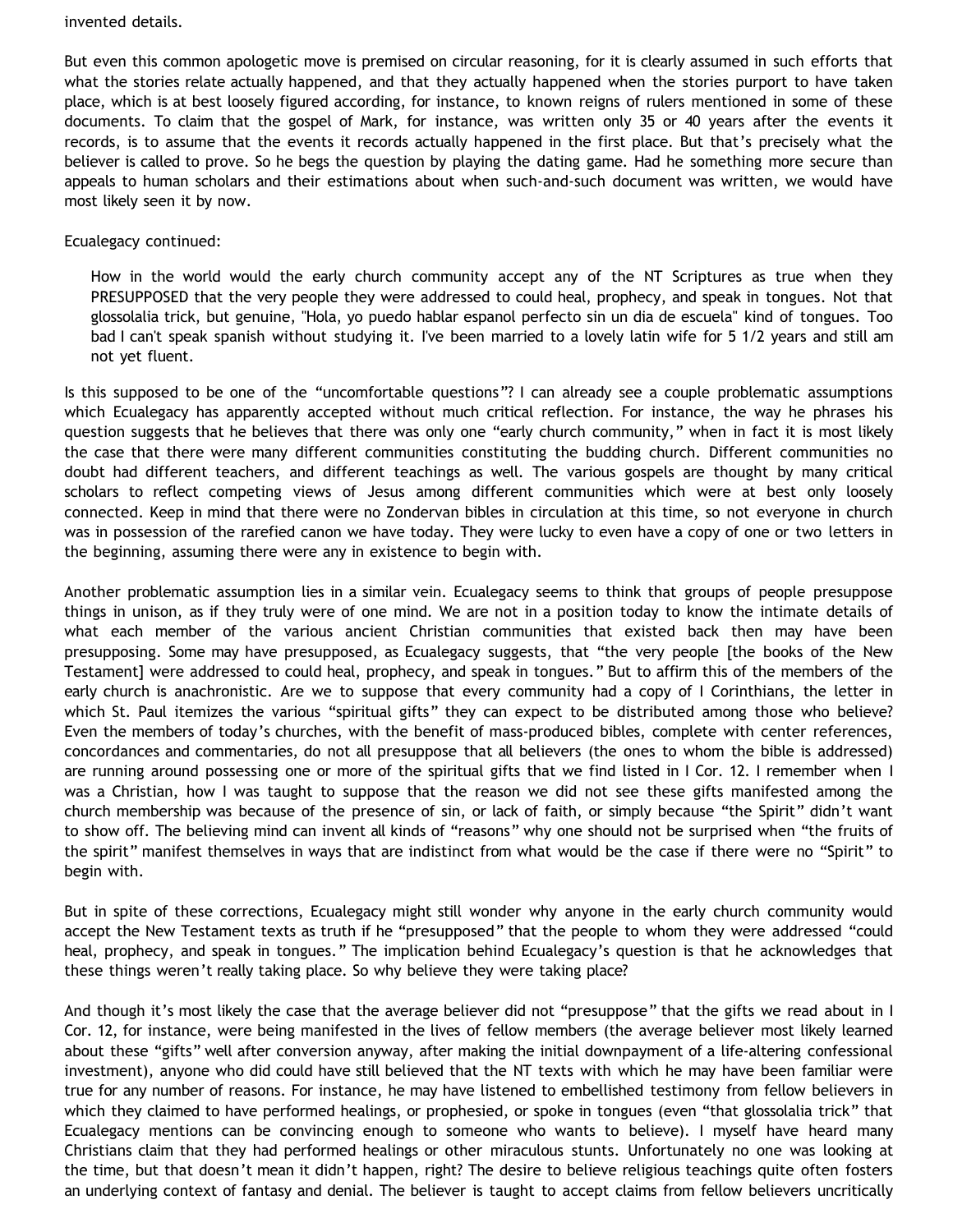and to fear doubts, so he actively seeks to squelch them.

I think a rather candid statement from John Frame answers much of Ecualegacy's question here. Frame writes that

a person with a wish to be fulfilled is often on the road to belief. (*Apologetics to the Glory of God*, p. 37)

Look around. Even today people believe all kinds of things that they're told to believe. We see people today and in the recent past believing the most bizarre claims, and in fact acting on those claims as if their eternal souls' livelihood depended on them. Look at the Jim Jones cult-massacre. Look at the Heaven's Gate drop-outs. Look at the Branch Davidians and their spectacular cookout. We have people today going on mainstream Christian television broadcasts claiming to be able to heal and prophesy and do all these other neat tricks. Even though they never produce the real McCoy, there are still people out there who put their faith in such claims, even after they've been exposed as charlatans. The NT promises that believers will display these abilities, and many have claimed to have possessed them. But even Ecualegacy cannot speak Spanish without torturous effort. He's just as mundane as the rest of us.

As Ecualegacy points out, the New Testament makes a number of very tall claims about various abilities which believers can expect to acquire as a result of becoming "new creatures in Christ." One of those abilities is referred to as the gift of tongues. Ecualegacy says it's "too bad" that he cannot speak Spanish "without studying it," which suggests to me that he did not receive "the gift of tongues." If it were all a fiction, I would expect that he would have to acquire skills in a foreign language just as anyone else does: by firsthand effort.

Ecualegacy writes:

Add to that the incredible claims of the scriptures which people could go and investigate for themselves.

Oh, the claims are there alright. But how could they be investigated? And how do we know that they weren't investigated and the results of those investigations ignored or even repressed? Are we to expect that committed believers would record and broadcast the findings of investigators who determined that St. Paul, for instance, was telling a few tall ones in order to solidify the churches he founded? I have already written about this topic in my blog [Five Hundred Anonymous Witnesses.](http://bahnsenburner.blogspot.com/2005/05/five-hundred-anonymous-witnesses.html) To date, no Christian has addressed the points I raise in that piece.

Ecualegacy:

Add to that the perfect moral teachings of the apostles and the profound testimony of their selfless lives.

Far from perfect in my book of morals, that's for sure. That they called for selflessness is itself an indication that what they were peddling was a foul-smelling fiction. I have already written about morality in the following blogs:

[Christianity vs. Objective Morality](http://bahnsenburner.blogspot.com/2005/03/christianity-vs-objective-morality.html)

[Do I Borrow My Morality from the Christian Worldview?](http://bahnsenburner.blogspot.com/2005/04/do-i-borrow-my-morality-from-christian.html)

[Rational Morality vs. Presuppositional Apologetics](http://bahnsenburner.blogspot.com/2006/03/rational-morality-vs-presuppositional.html)

[Calvindude's Defense of Christian Moral Bankruptcy](http://bahnsenburner.blogspot.com/2006/03/calvindudes-defense-of-christianitys.html)

[Hitler vs. Mother Theresa: Antithesis or Symbiosis?](http://bahnsenburner.blogspot.com/2006/04/hitler-vs-mother-theresa-antithesis-or.html)

[Common Ground Part 5: Ethics](http://bahnsenburner.blogspot.com/2007/03/common-ground-part-5-ethics.html)

I've not seen any Christians offer much in way of response to these posts, either.

Ecualegacy writes:

You simply can't pay charlatans enough to do what the Apostles did.

Ecualegacy has already ejected his points from the broader context he earlier admitted as a real possibility. If the stories in the bible are fictional (above he admitted that he was "never going to be able to prove" that they are not fictional), such as legends which grew with each retelling until they were finally written down (there is ample evidence for this throughout the New Testament itself), then there's no need to take the stories of "what the Apostles did" as anything other than fiction, or at best as embellished storytelling. So Ecualegacy is simply begging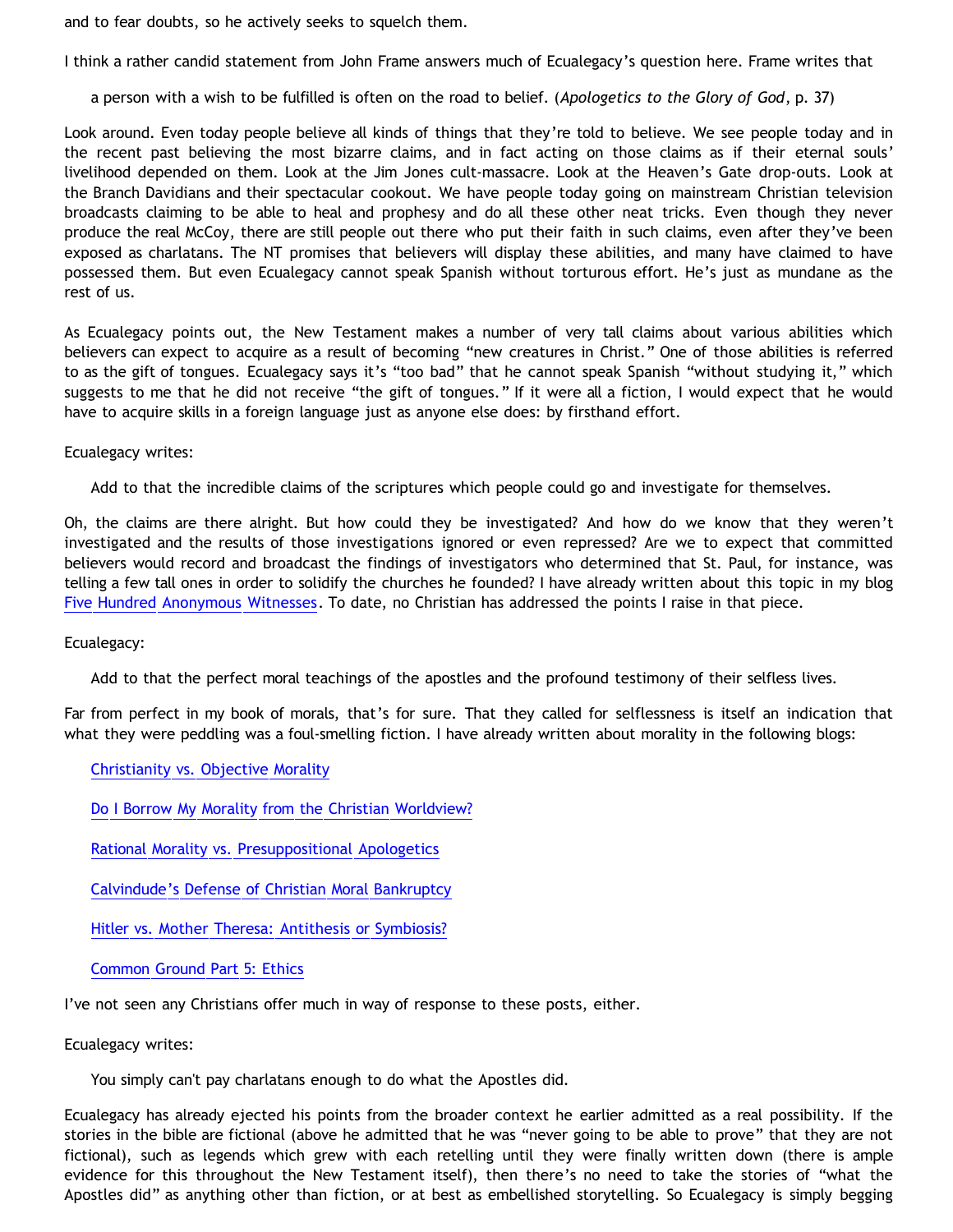the question here.

But let's grant Ecualegacy's point and consider how much the apostles should have charged for their "selfless lives." On the same token, how much do you suppose Marshall Applewhite of the [Heaven's Gate cult](http://en.wikipedia.org/wiki/Heaven%27s_Gate_%28cult%29) was paid for his beamed-out antics? How much was Jim Jones paid for his [suicidal crusade?](http://en.wikipedia.org/wiki/Jonestown) How much was David Koresh paid for his [Texan compound cookout](http://en.wikipedia.org/wiki/Waco_Siege) in 1993? These people were sold on the idea that their rewards would be coming in "the next life," not in the form of financial reimbursements that they could take to the bank in this life.

### Ecualegacy writes:

If it were one guy, you might dismiss him as a freak. But 12 and more? That's stretching the odds. Nor can we hope they were simply deluded. That's too any people making too many mistakes.

Again Ecualegacy is begging the question by assuming the truth of what he has been called to defend. The story does indeed mention 12 immediate disciples of Jesus (one of which betrayed him, so it's now down to 11; even St. Paul forgot this at one point in his letters). But if it's just a story, then there's no need to take these numbers seriously. And even if we did, is "12 and more" really so impressive? Over 900 individuals died at Jonestown in 1978 for a religious cause; most of these deaths were suicides – for what they believed. "You simply can't pay charlatans enough to do what the [People's Temple members] did." By Ecualegacy's measuring stick, Jim Jones' message must have had some truth to it. If a mere 12 is "stretching the odds," how much more is 900 plus "stretching the odds"?

### Ecualegacy writes:

Besides, suppose I had "better" or "irrefutable" evidence that the Bible is true. Something like the OT describing the evolutionary process like a modern text book or predicting the exact date a spectacular comet would swing by? What would you really do with that knowledge?

The facts of the evolutionary process was available to thinkers 2000 years ago just as they are to us today. Granted, the technology we have today makes the relevant data much more readily available. And our understanding of how to integrate the facts we gather from the world is also far superior. But in fact, some ancient thinkers did suspect a common descent to the variety of flora and fauna they observed in the world. See for instance the 6th century Greek philosopher [Anaximander](http://en.wikipedia.org/wiki/Anaximander), considered by many today as "evolution's most ancient proponent." So if a mere human being with no connection to the Christian deity could recognize at least on a primitive level the commonality in the origin of species, then would the presence of such a recognition in the bible suggest divine authorship or inspiration? I don't think so.

As for comets, their itineraries are not impossible for men who study the nighttime sky to project. So this would not be very impressive either. Nope, the omnipotent, omniscient, infallible and perfect creator of the universe would have to do something that men could not by any measure come close to matching.

# Ecualegacy writes:

# Would you "like" God any more than you do now?

It's not about me liking Ecualegacy's god or about his god doing something for me. After all, it is his god that is the one desiring worship and sacrifice, not I. I'm simply pointing out that, if this god were real and it truly wanted to make its existence known to me, it would know what it needs to do. Sending apologists whose arms are loaded with the cheapest forms of argument is certainly not going to impress me. I already know too much to be taken in by it all. But there was a time when I did not know so much, and at that point in my life I was a Christian. Now the cat is out of the bag. I've grown up.

Would it help if I invent my own god in my imagination and confess that I worship it? By calling it "God," would Ecualegacy approve of my worldview, choices and actions any more than he does now, even though I openly admit that I'm just imagining? Or, would that not be enough? Would he need to make sure the god I invent in my imagination is commensurable in some way to the one he has imagined in his mind? Well?

#### Ecualegacy writes:

Would you be any more inclined to do what he has told you to do? You'd still be coming at him with the same prideful arguments you are now I suspect. But only you can answer that question for yourself.

Since Ecualegacy's god is merely imaginary and does not actually exist, it will never be able to answer my arguments.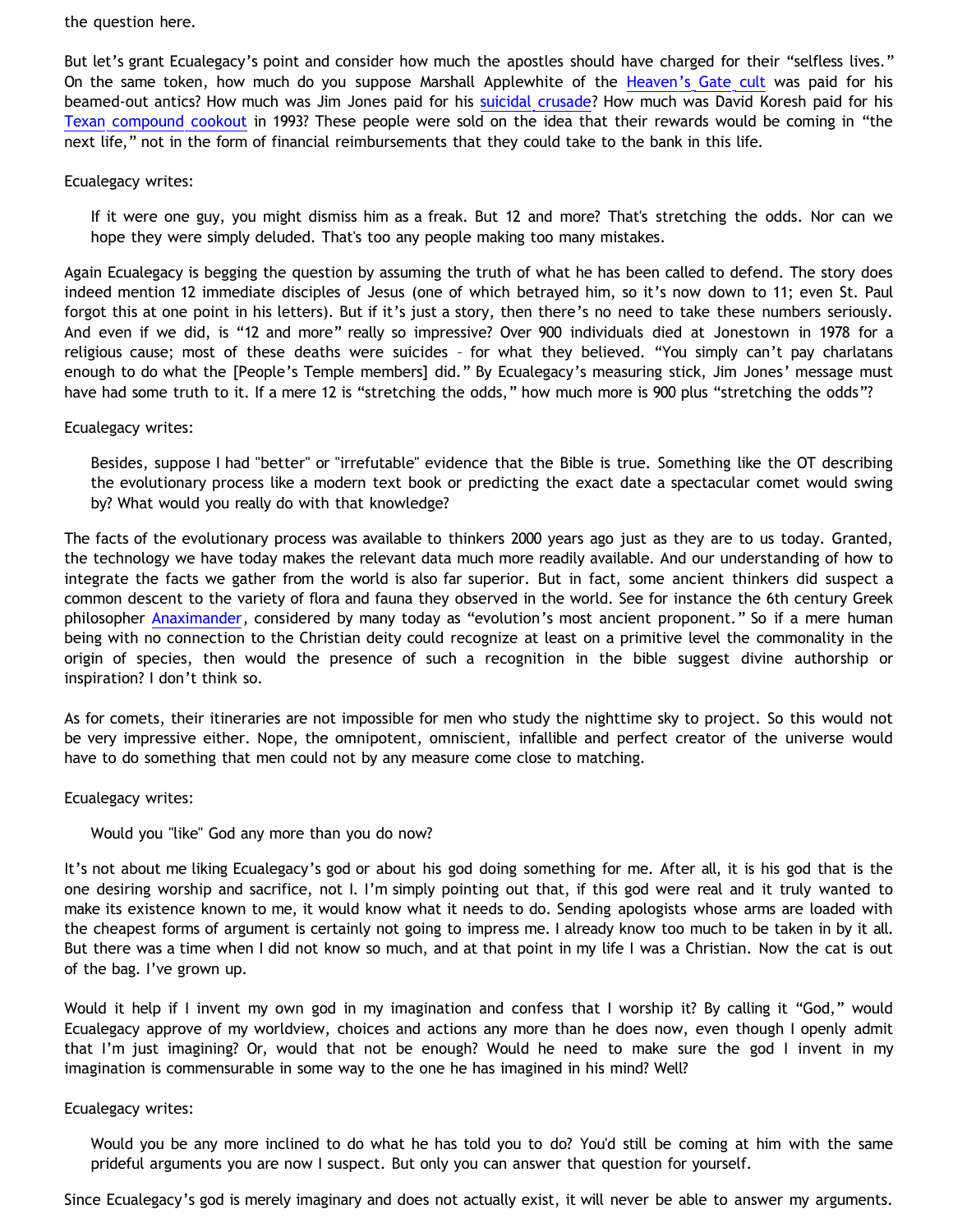Nor will Ecualegacy himself. He can deflect, evade and spin the issues, but he will not be able to meet my arguments on their own ground. He can chalk this up to pride, but citing my pride is not an argument. He does this so that he can settle in his mind that he is right and I am wrong, given his aversion to pride. But it does nothing to affect my position. At that point he's simply trying to quell his own nagging doubts.

I wrote:

You can cite Holding and Miller and any other apologist all you want, but at the end of the day these are just other human beings, and they too fail to provide a method by which we can distinguish between what they call " God" and what they may merely be imagining. What they do provide is an example of how one can settle confusions and contradictions which arise as a result of their desire to protect a delusion in their minds.

Ecualegacy responded:

"Delusion in their minds" is a conclusion I think you've reached prematurely.

The conclusion is sound, as this argument demonstrates:

**Premise:** Any worldview which affirms, depends on or reduces to the primacy of consciousness metaphysics is delusional.

**Premise:** Christianity is a worldview which affirms, depends on or reduces to the primacy of consciousness metaphysics.

**Conclusion:** Therefore, Christianity is delusional.

For support of this argument's premises, see my blog.

Ecualegacy writes:

And if this post weren't already 2500+ words long, I'd spend another 500 or 1000 more taking you through the steps.

Steps to what? Please, don't hold back on my account. If you've got something, it's no use telling us you have it and then withhold it. Bring it on.

Ecualegacy writes:

But you really ought to do some homework for yourself and go look up the experts.

But I am an expert.

Ecualegacy writes:

Besides, your objection sounds suspiciously like Carl Sagan's famous line about wanting somthing like a flaming cross orbiting the earth to prove God's existence.

This, too, is not an argument. Nor does it answer the question on the table: How can I distinguish between what Ecualegacy as a Christian believer calls "God" from what he may merely be imagining? Is Ecualegacy saying, in roundabout manner, that it is wrong for me to ask this question? Or, can he recognize that this is a legitimate concern (since there is a difference between the real and the unreal, the actual and the imaginary) and address this problem in the case of his god-belief?

Ecualegacy writes:

For crying out loud, people landed on the moon and the average man on the street is starting to believe the conspiracy theorists who say man didn't!

Again, this is not an argument. Perhaps Ecualegacy doesn't have any to begin with? Let's wait for my next installment in this series, and see what more he has to say.

by Dawson Bethrick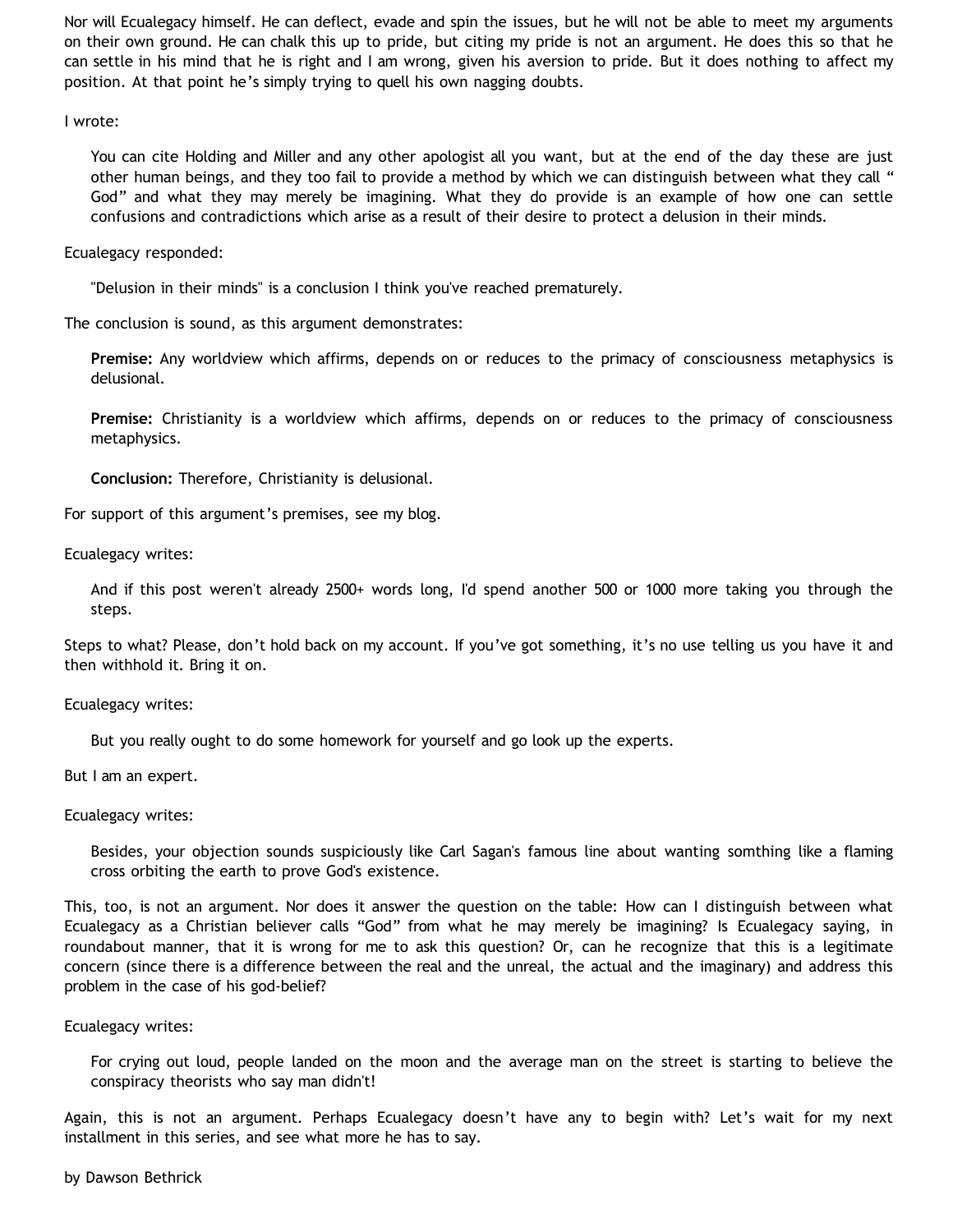Labels: [Christian god,](http://bahnsenburner.blogspot.com/search/label/Christian%20god) [Christian Psychopathy,](http://bahnsenburner.blogspot.com/search/label/Christian%20Psychopathy) [Conversion of Saul](http://bahnsenburner.blogspot.com/search/label/Conversion%20of%20Saul), [Ecualegacy,](http://bahnsenburner.blogspot.com/search/label/Ecualegacy) [imagination,](http://bahnsenburner.blogspot.com/search/label/imagination) [problem of evil](http://bahnsenburner.blogspot.com/search/label/problem%20of%20evil), [the bible](http://bahnsenburner.blogspot.com/search/label/the%20bible)

*posted by Bahnsen Burner at [5:00 AM](http://bahnsenburner.blogspot.com/2007/05/answering-ecualegacy-pt-3.html)*

## **4 Comments:**

[Robert](http://www.blogger.com/profile/02522225318458220427) said...

Dear Dawson,

Hello, my name is Robert Murphy and I am very interested in having a fair discussion with you. Your blog posts are so long, and I have read as many of them as I have time for, but I can not seem to find succint statement of what you hold to be true and how you measure truth. You have no reason to parry with an unknown, self-espousing VanTillian such as myself, so I would hope that you might at least direct me to a respository of compact statement or arguements you would identify with. Yours briefly, Robert Murphy mrandmrsmurphy at gmail d0t c0m

[May 20, 2007 9:30 AM](http://bahnsenburner.blogspot.com/2007/05/4591595505027370804)

[Bahnsen Burner](http://www.blogger.com/profile/11030029491768748360) said...

Hello Robert,

Thank you for stopping by my blog and posting your comment. In answer to your question, I don't think a single statement would ever be sufficient to encapsulate what I hold to be true. But here are some basic pointers in terms of the four basic branches of philosophy:

**1) Metaphysics: Objective reality.** Three axioms establish this: existence exists, consciousness is consciousness of something, A is A. These are the axioms of existence, consciousness and identity. The initial guiding principle of philosophy is the primacy of existence principle. It is the recognition that reality exists independent of consciousness. Reality is not the product of conscious intentions, nor does it conform to consciousness. Hence I reject the religious view of the world, which essentially holds that a form of consciousness created the universe – i.e., all existence extraneous to itself - and/or directs the events which take place within it. This is a form of metaphysical subjectivism – the view that the subject holds metaphysical primacy over its objects.

**2) Epistemology: Reason.** Reason is the faculty which identifies and integrates the material provided by his senses. Rationality is the commitment to reason as one's only means of knowledge of reality and his guide to action. The form in which he initially identifies and integrates the objects of his awareness is conceptual in nature, which is a volitional process, and the method by which he integrates what he perceives and identifies into affirmations is logic, which is the art of non-contradictory identification. Reason functions in accordance with the primacy of existence principle, enabling man to distinguish between fact and fiction, the real and the unreal, the actual and the imaginary. Reason is the faculty by which man discovers and validates truths about reality, and is thus the standard of measurement of truth.

**3) Morality: Rational self-interest.** This is the morality of values, the application of reason to the task of living and man's need to act in order to live. Value is that which one acts to gain and/or keep in the interest of living and enjoying life. The morality of rational self-interest is developed on the recognition that man faces a fundamental alternative – to live or die, and on the basis of a fundamental choice: to live. It requires that one recognize that the needs man has for living are not automatically provided for, that he needs to identify those values which he needs to live and those actions which make acquiring and/or preserving those values possible. "The purpose of morality is to teach you, not to suffer and die, but to enjoy yourself and live." (Ayn Rand, *Atlas Shrugged*)

**4) Politics/social theory: Individual rights.** An objective social theory is one which recognizes that each individual human being has the right to exist for his own sake. "A 'right' is a moral principle defining and sanctioning a man's freedom of action in a social context." (Ayn Rand, "Man's Rights," *The Virtue of Selfishness*) Accordingly, since life is an end in itself, no individual has an obligation to sacrifice his values, his mind or his life to another person, whether real or imagined. As a corollary, a religious believer has the right to worship whichever god he chooses, just as a non-believer has the right not to worship any gods.

I'm hoping these points inspire new questions as much as they are intended to address your initial question. If so, please feel free to probe some more. I always enjoy sharing my views.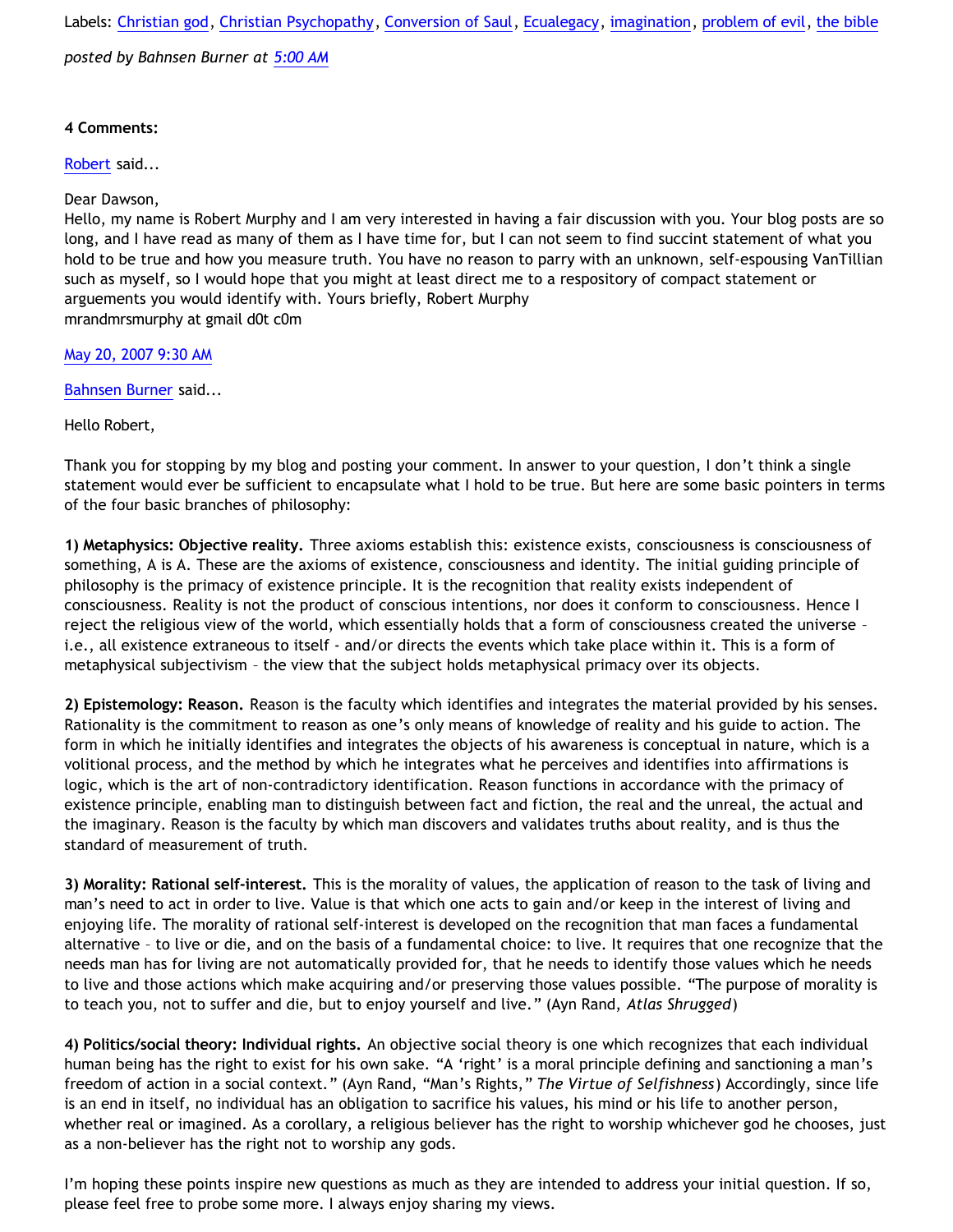Regards, Dawson

[May 20, 2007 11:40 AM](http://bahnsenburner.blogspot.com/2007/05/2171401338644262976)

[ecualegacy](http://www.blogger.com/profile/10977314467663690784) said...

I promised myself I wouldn't do this....

Rob, as a Christian, I'm hoping you'll get out while you still can from this insane man's blog. Just take 20 minutes to google his name and see what he's been up to. There's no reaching him at this stage in his life. Maybe later, but not likely. There's just no reasoning with this guy.

For example:

*The morality of rational self-interest is developed on the recognition that man faces a fundamental alternative – to live or die, and on the basis of a fundamental choice: to live.* 

And from this principle, how can he possibly condemn someone who hopes for life after death? Yet he insists hope in an afterlife is wrong anyway.

Dawson, I noticed that you didn't post all the argument I made about how you would react to God directly revealing himself.

Here it is: *Fine. Have it your way. Behold there is a flamming cross before you. Everyone around says, "oooh, ahhh, there is the Christ. Holy toledo, he was real after all." And what do I predict will be your response based on what I've read from you? "Jesus, I hate your guts. You're morally repugnant. You're an absentee brother. Your God is an absentee father. Your Christian slaves are self-righteous bigots." And you wonder why he hasn't bothered to come knocking around your door? He isn't wanted by you. Why would he reveal himself to you if he isn't wanted? That's why I'm fond of the saying (my dad passed this along to me once), "Faith in God isn't a problem of evidence but of pride."* 

Dawson, you wouldn't accept God even if he showed up on your doorstep and bequeathed you with a million bucks. You'd complain and demand to know why he hadn't come sooner. Then you'd go back to doing your own thing. Tell me I'm not wrong. Please. I want there to be hope for your soul.

[May 24, 2007 4:52 PM](http://bahnsenburner.blogspot.com/2007/05/3142770766976120690)

[Bahnsen Burner](http://www.blogger.com/profile/11030029491768748360) said...

Hello Brian,

Again you come back to me.

Ecualegacy: "I promised myself I wouldn't do this...."

That's true, Brian, you [did announce](http://killtheafterlife.blogspot.com/2007/04/pat-tillman-and-christian-bigotry.html) that you would not be coming back here again to "play ball any more." So you go back on your promise, and while doing so you call me an "insane man." This does not bode well for your online credibility. I don't mind if you change your mind, and you're certainly welcome to come back to me any time you like so far as I'm concerned. But just understand that you're the one who is displaying mental and moral instability here.

Ecualegacy: "Rob, as a Christian, I'm hoping you'll get out while you still can from this insane man's blog. Just take 20 minutes to google his name and see what he's been up to."

Brian, what exactly did you find in your google search that disturbed you so much? How long have you been on the internet? You seem to be reacting with your emotions, for your reactions are indeed strong, but you offer no indication of any intellectual backing to those reactions. Earlier you called me "sociopathic," and yet you worship a man-god whose stories indicate that he was nothing if not sociopathic. Now you break your own promise to come back here to call me an "insane man." What happened to the instruction to consider the beam in your own eye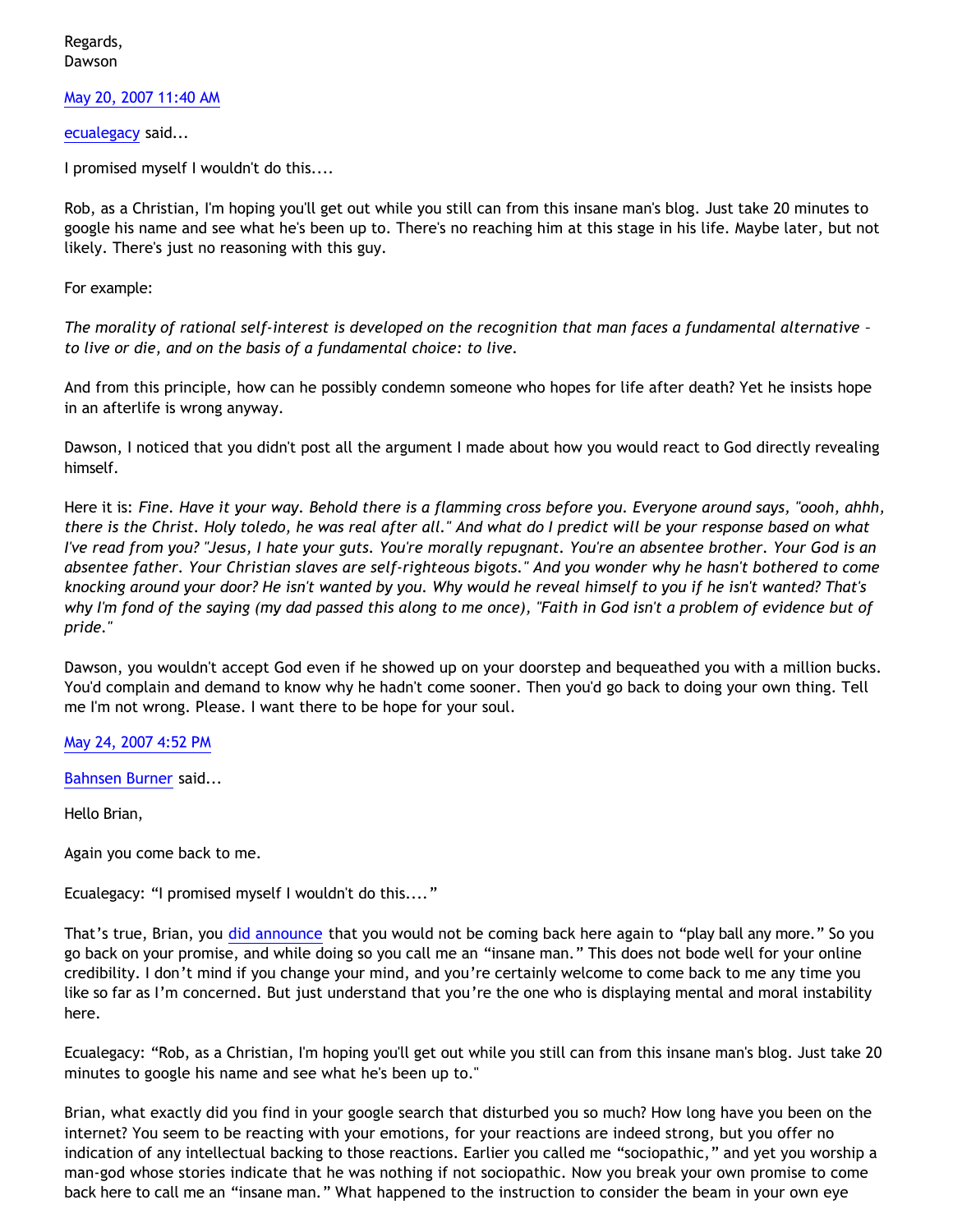before beholding the mote you see in someone else's? (Cf. Mt. 7:3) And why is it that atheists like me are always having to remind professing Christians of their bible's own teachings?

Ecualegacy: "There's no reaching him at this stage in his life. Maybe later, but not likely. There's just no reasoning with this guy."

So not only do you go back on your promise not to come back here any more, you are also overcome with a profound sense of fatalism when it comes to your purpose in dialoguing with me. You say "there's just no reasoning with [me]," so why do come back and try to reason with me? Is it because you truly think it's impossible to reason with me, or because you secretly realize that I am a sensible human being who has something you privately want?

You gave an example of what you consider an indication of my "insanity":

I wrote: *The morality of rational self-interest is developed on the recognition that man faces a fundamental alternative – to live or die, and on the basis of a fundamental choice: to live.*

First, before going onto the question you posed in response to me, let me ask you what you find so disturbing about my statement. Do you disagree that man faces the fundamental alternative that I say he does? Do you think man does not face the alternative of life vs. death? Have you not made the choice to live? Do you think this choices is irrelevant to morality? Since you do not indicate what your thoughts are in response what I have written, I think it would be of interest to our discussion that you take a moment and tell me what you think about this point.

Now onto your question:

Ecualegacy: "And from this principle, how can he possibly condemn someone who hopes for life after death? Yet he insists hope in an afterlife is wrong anyway."

You ask how I can "possibly condemn someone who hopes for life after death," but what precisely have I stated that generates this question of yours? There are many human beings who "hope for life after death." I know for a fact that Muslim suicide bombers hope for life after death. In my view, I would be wrong if I did not condemn them. You might say that I should condemn them for their destructive actions, not for their merely believing in an afterlife. But don't you see how their belief in an afterlife is a significant pretext to their choice to wage destruction in such a manner?

Aaron Kinney has already presented numerous arguments to the effect that belief in an afterlife can only undermine one's value of the life that he actually lives on his blog [Kill the Afterlife.](http://killtheafterlife.blogspot.com/) Muslim suicide bombers are a point of evidence. You may say that's an extreme example. But that would miss the point. The point is: look at the kinds of choices and actions a man might make when he take such belief *seriously*.

The unreal is of no value to man's life, Brian. How is pointing this out an indication that I am an "insane man"?

Ecualegacy: "Dawson, I noticed that you didn't post all the argument I made about how you would react to God directly revealing himself.

"Here it is: *Fine. Have it your way. Behold there is a flamming cross before you. Everyone around says, "oooh, ahhh, there is the Christ. Holy toledo, he was real after all." And what do I predict will be your response based on what I've read from you? "Jesus, I hate your guts. You're morally repugnant. You're an absentee brother. Your God is an absentee father. Your Christian slaves are self-righteous bigots." And you wonder why he hasn't bothered to come knocking around your door? He isn't wanted by you. Why would he reveal himself to you if he isn't wanted? That's why I'm fond of the saying (my dad passed this along to me once), "Faith in God isn't a problem of evidence but of pride."*

Well, for one thing, Brian, this is not an argument. It's merely a scenario you've presented before me, one which has not actually occurred, and your own attempts to "predict" my reaction. There is no "flamming cross" before me. If I saw one, I might wonder if it were erected by the local KKK. They have a thing for setting crosses aflame. Also, it can be easily parodied by other religions. What if Geusha, the supreme being of the universe according to the Lahu, appeared before you and told you that you are wrong to worship Jesus, that Geusha is the actual supreme being of the universe. Should I try to predict your reactions? I won't because I really don't care how you would react. Why is how I might react to what you imagine so important to you?